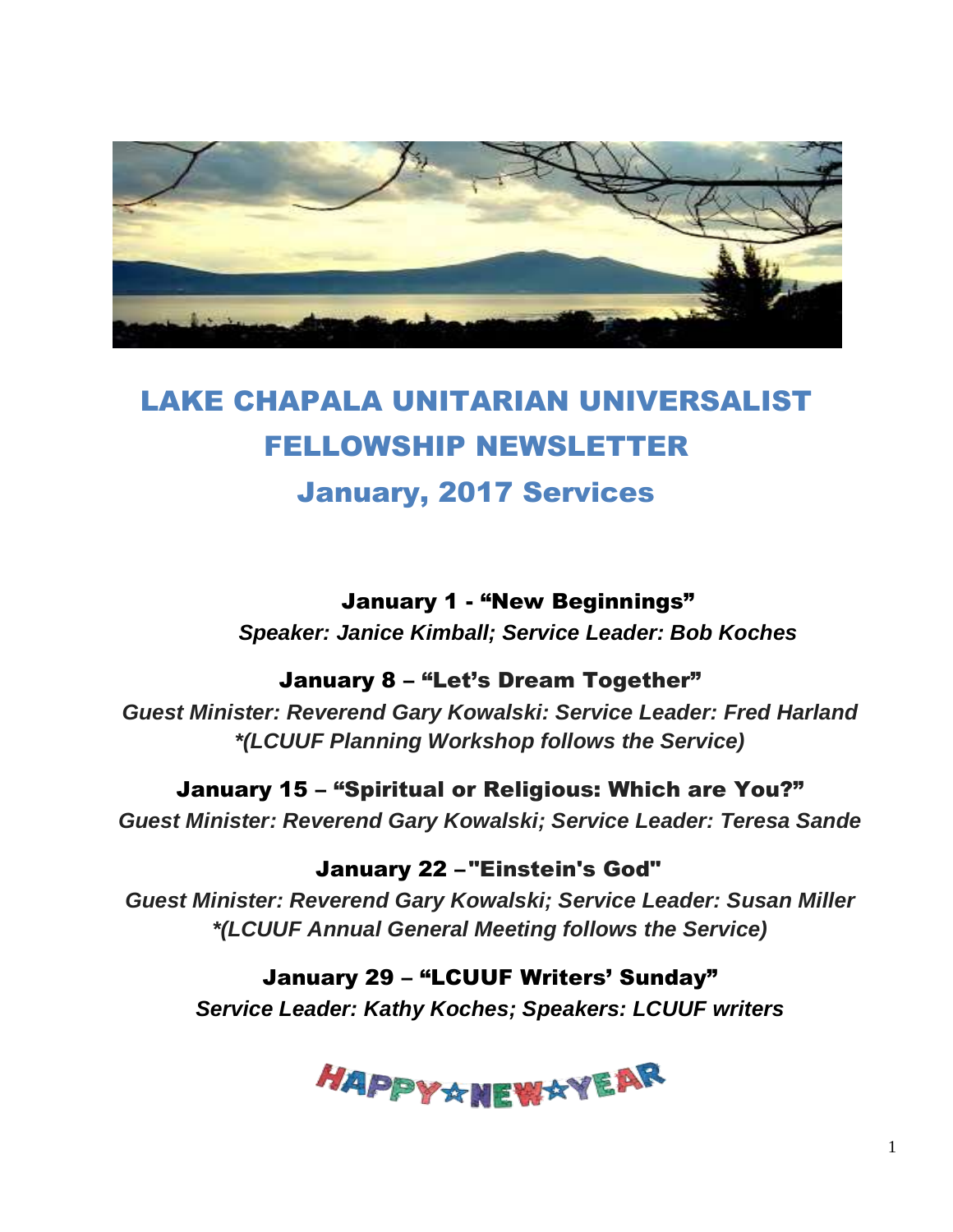# President's Report



In the last Newsletter, I was pleased to report that at the **November 27th Special Congregational Meeting, the motion to initiate pledging in our Fellowship passed unanimously.** 

Pledging cards were then distributed for the 2017 financial year which begins Feb. 1<sup>st</sup>. While pledging is ongoing, the **Pledging Committee, composed of Heidi MacLennan and David Miller,** reported to the November 16<sup>th</sup> Board meeting that early pledging indicated that we could consider the proposal from Rev. Daniel O'Connell to advertise for a halftime contract minister, officially employed and supervised by Houston, but based at Lakeside. Hiring would reflect LCUUF priorities, would cost approximately \$15,000 US and ideally the successful candidate would begin work in September, 2017.

**Following the Service on December 18th , a Special Congregational Meeting voted 32 to 1 to proceed with advertising.** Our Vice-President, **Teresa Sande, will chair a Ministerial Selection Committee** to work with Rev. O'Connell.

I am encouraged by the thoughtful participation of members and friends throughout this process of charting our future, and heartened by your generosity.

On **January 8th, a Congregational Planning Workshop** will be held following the Service and a light lunch, facilitated by visiting minister Rev. Gary Kowalski. **Please plan to attend**. On Saturday, January  $14<sup>th</sup>$  from 10 to noon, Board members and Committee chairs will meet with Rev. Kowalski to review the results of the planning workshop and consider next steps.

**We are very much looking forward to welcoming the Reverend Gary Kowalski and his wife Dori to Lakeside.**

## Rev. Gary Kowalski



**Gary Kowalski** has served congregations large and small, from Washington State to Vermont, during his long career. As an accredited Interim Minister, he specializes in guiding churches in transition. A graduate of Harvard College and the Harvard Divinity School, Gary is the author of several books on nature, spirituality, science and history, including *The Souls of Animals* and *Revolutionary Spirits: The Enlightened Faith of America's Founding Fathers.* Currently he serves as part time minister to the Unitarian Church of Taos, New Mexico, where he is learning Spanish, enjoying painting, and working as a volunteer firefighter. You can learn more about him on his [website.](http://reverendkowalski.blogspot.com/)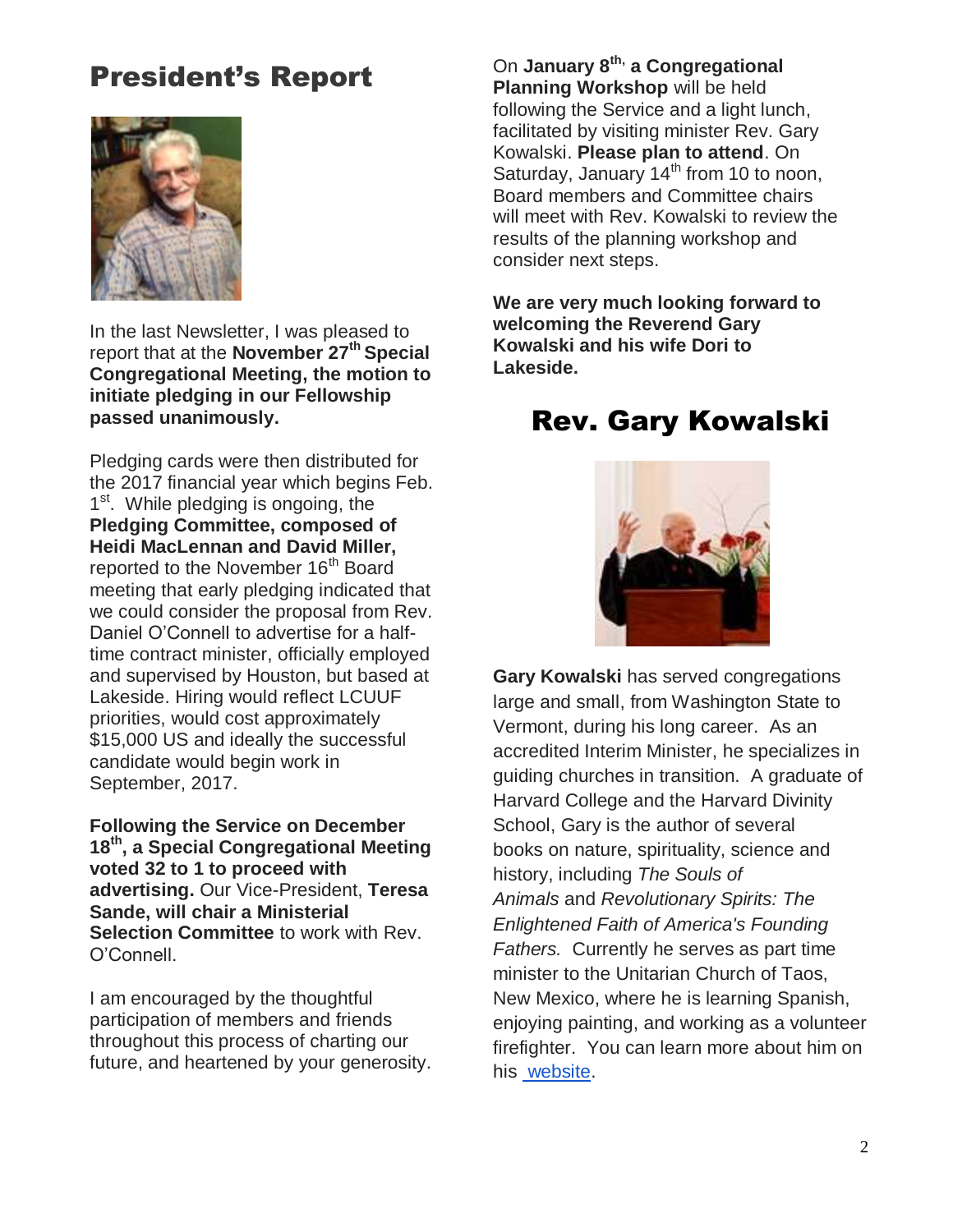### Member News



(L to R) Linda Conklin, Wayne Conklin, Valerie Marcum, Fred Koesling

We were very pleased to welcome **four new members** to LCUUF at the December 18<sup>th</sup> Service. We look forward to their active involvement in our congregation and to getting to know them better.

**Linda and Wayne Conklin** grew up in Michigan, but now reside in Sun City, Florida, where they are members of the Sun City Center UU Fellowship. Linda is a retired hydrogeologist. She enjoys quilting, reading, travelling, cooking for a crowd, playing games on the computer and making music (ukulele, autoharp and bodhram). Both Linda and Wayne are active in ham radio. Wayne had a career with Dow Chemical Company as an information systems analyst and corporate project manager. He is a lifetime musician, playing saxophone, hammered dulcimer and ukulele (and he sings with our choir!).

**Fred Koesling** was born and raised in Pennsylvania . He spent his working life between Washington D.C. and environs as a department store funiture buyer; and in North Carolina working in funiture manufacturing

management. In addition to his kids and grandchildren, Fred's interests include reading-mysteries, bios and history- and travel (though not so much any more!). He is an animal enthusiast with multiple dogs and cats; a news junkie ( especially the NY Times); a cinephile; and a community theatre actor with decades of experience in numerous LLT, Naked Stage and independent Lakeside productions.

**Valerie Marcum** is a life long Unitarian. She grew up in Oklahoma, met her husband, Marc, at the Denver UU, then moved to Tulsa 2 years after getting married. Following Marc's retirement, they had a hydroponic green house for two years and then bought a small campground on a trout stream which grew into a large resort after Lynn, Gary and family became their partners. When Marc was 80, they moved to Branson , MO, where they lived until he died in 2015. In addition to working various positions at the resort, Valerie has worked as a realtor, bank teller, and librarian. She enjoys watercolor painting and dealing with people, which she says is her stong point.



*Maureen Peterson passed away on December 7th . Sincere condolences to partner Donna Burroughs, members of Maureen's family and her countless friends. We will miss her!*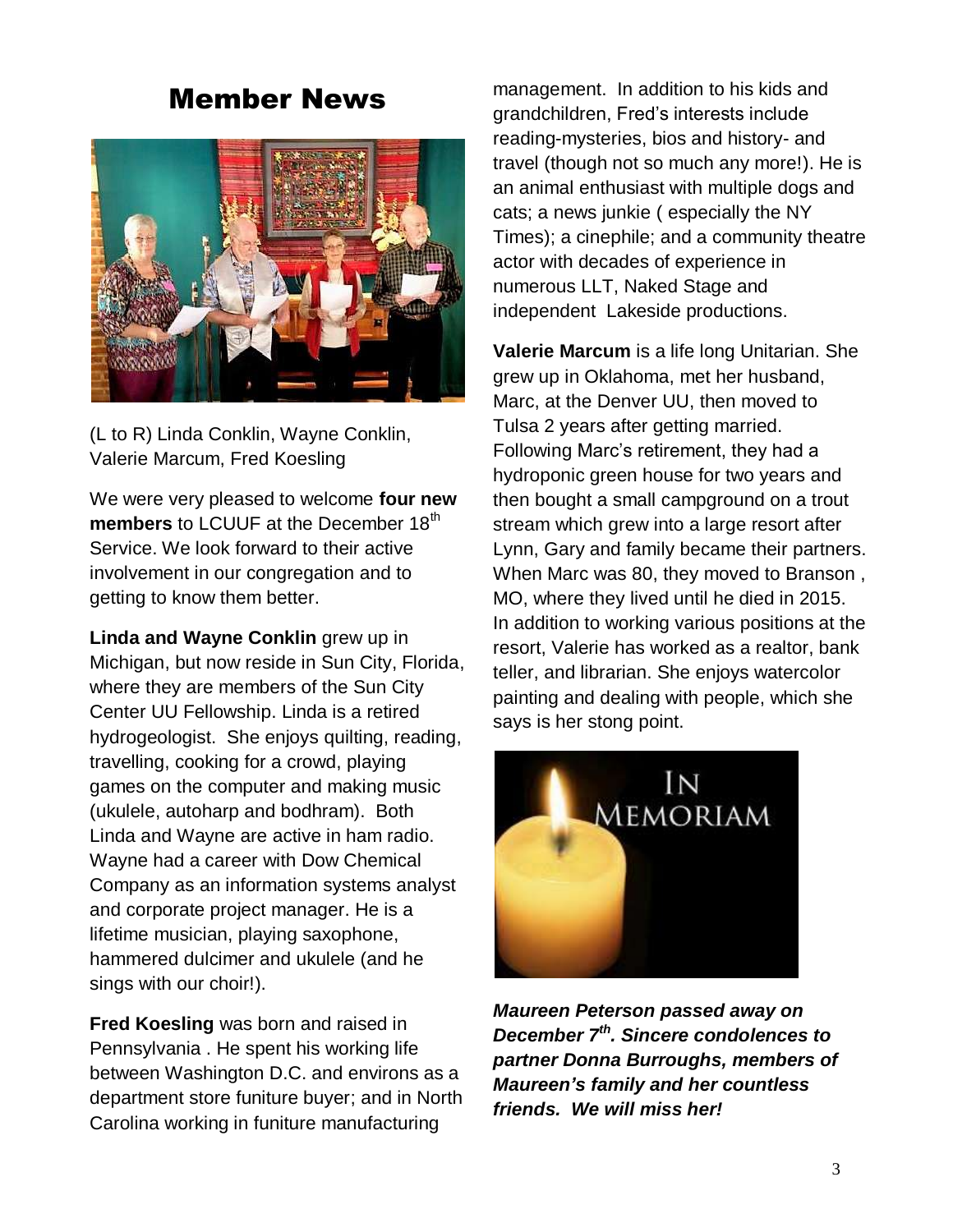

*A warm 'welcome back' to our snowbirds. It is great to see you again!*



**Birthday greetings** to the following members who have birthdays in January: **Kathy Koches (5th); Karyn Carpenter (10th); Teresa Sande (29th); and Jan Manning (30th).** 

### Committee News



#### *From the Sunday Service Committee:*

If you have suggestions for topics or speakers for Sunday Services in February or March, please talk to current Service Coordinator, Mardele Harland. She and members of the committee also welcome your feedback on services; what you liked and what you didn't!

#### *From the Membership Committee:*

During 2016 our committee members have been very productive improving every aspect of our committee. A few highlights are:

- We have held New Member Ceremonies for 11 new members.
- We have successfully implemented the "Assistant Greeter Program" which was very well accepted and supported by our congregation. Thank you.
- New name tags will be ready the first part of this month.

We have had 2 very valuable committee members resign: Donna Burroughs due to personal reasons and Trudy Crippen who has been part of our group for 3 years. Therefore, we need 1 to 2 new members to fill these vacant spots. Please consider joining our committee. If interested, you can mention this to Ellen McFarland, Jan Manning, Eric Luria or Marty Weston.

# Fellowship Activities



**English Dancing** continues at the Fellowship on **Sunday, January 15th** from 3 to 5 p.m. You do not need a partner or experience. Contact organizers Eric and Catherine Luria if you would like to participate: 766- 6119 or CLuriaARNP@gmail.com. It's fun!